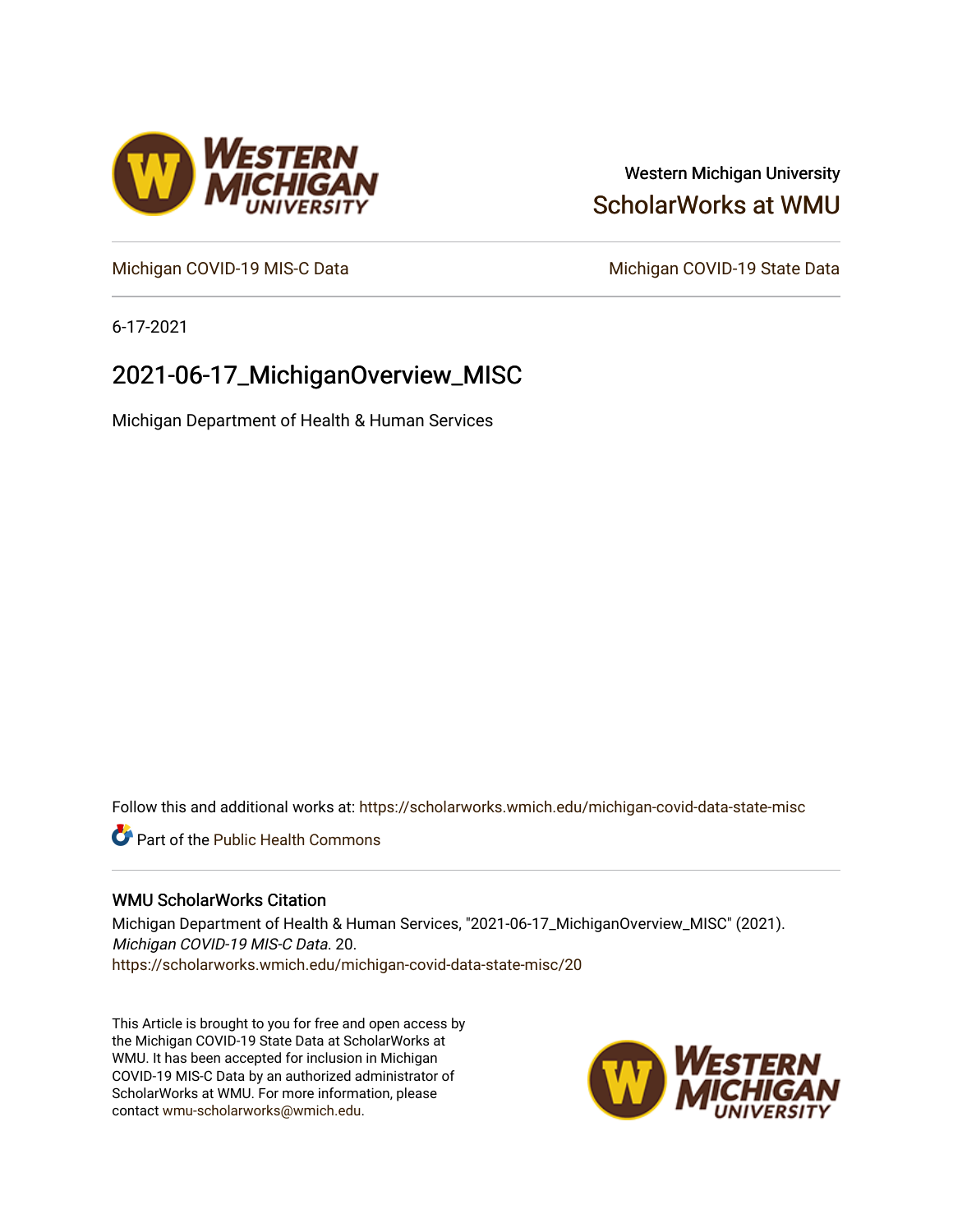# **MIS-C Data and Reporting**

#### **What is MIS-C?**

Multisystem Inflammatory Syndrome in Children (MIS-C) is a condition in children and adolescents under 21 years of age where multiple organ systems become inflamed or dysfunctional which occurs in association with illness. Children with MIS-C may have a fever and various symptoms, including abdominal (gut) pain, vomiting, diarrhea, neck pain, rash, bloodshot eyes, or feeling extra tired. We do not yet know what causes MIS-C. However, many children with MIS-C were infected with the virus that causes COVID-19, or had been around someone with COVID-19.

Health care providers and local health departments are asked to maintain a high degree of suspicion for MIS-C in pediatric and adolescent patients presenting with symptoms similar to Kawasaki Disease or ill individuals who have been previously exposed to COVID-19 with signs and symptoms. Patients have presented with persistent fever\*, hypotension, multiorgan (cardiac, gastrointestinal, renal, hematologic, dermatologic, and neurologic) involvement, and elevated inflammatory markers. Respiratory symptoms have been present in some, but are not a common finding.

\*Persistent fever is a measured fever of 100.4°F (38.0°C) or greater for at least 24 hours, or report of subjective fever lasting at least 24 hours.

#### **Reported Cases of Multisystem Inflammatory Syndrome in Children (MIS-C)**

*Data will be updated on the first and third Thursdays of the month.*

| Multisystem Inflammatory Syndrome in Children (MIS-C) Michigan Data Summary 6/17/2021 |                     |  |  |  |
|---------------------------------------------------------------------------------------|---------------------|--|--|--|
| # Cases Confirmed and Reported to CDC*                                                | 146                 |  |  |  |
| MIS-C associated Deaths                                                               | 5 or fewer          |  |  |  |
| Cases admitted to ICU                                                                 | 103 (70.6%)         |  |  |  |
| <b>Onset Date Range</b>                                                               | 4/14/20 to 6/6/2021 |  |  |  |
| Age Range                                                                             | $0-20$ years        |  |  |  |

\*Meets CDC Case definition **<https://emergency.cdc.gov/han/2020/han00432.asp>**

#### **DEMOGRAPHIC INFORMATION (N=146)**

| <b>Age Group</b> | Count         | %     | Race                          | Count | $\%$  |
|------------------|---------------|-------|-------------------------------|-------|-------|
| $0-4$ yrs        | 40            | 27.4% | <b>Black/African American</b> | 65    | 44.5% |
| 5-10 yrs         | 60            | 41.1% | Caucasian                     | 59    | 40.4% |
| $>10$ yrs        | 46            | 31.5% | All Others / Unknown          | 22    | 15.1% |
| Gender           | <b>Counts</b> | $\%$  | <b>Ethnicity</b>              | Count | $\%$  |
| Male             | 84            | 57.5% | Not Hispanic or Latino        | 102   | 69.9% |
| Female           | 62            | 42.5% | Hispanic or Latino            | 12    | 8.2%  |
| Unknown          |               | 0.0%  | <b>Unknown</b>                | 32    | 21.9% |